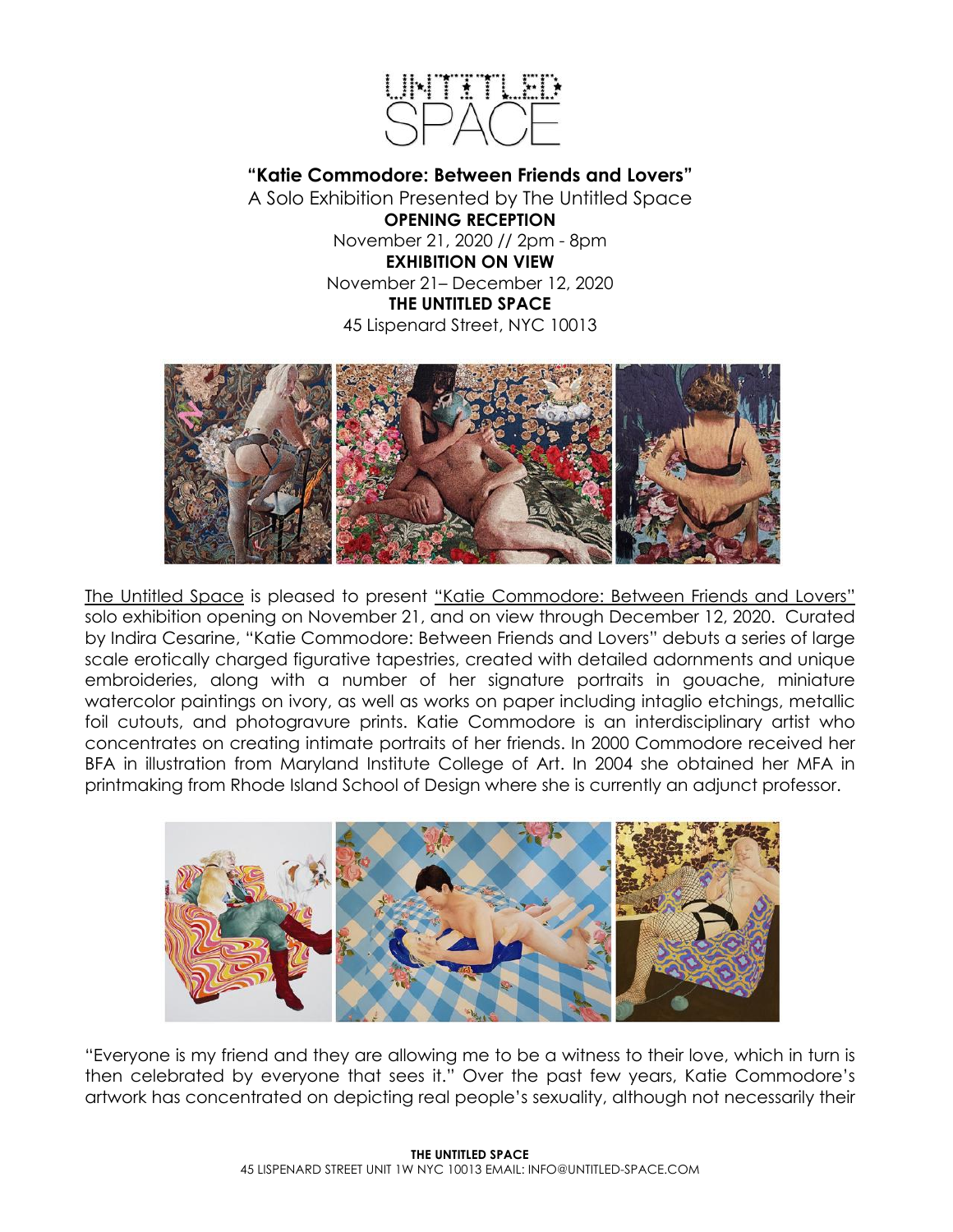

sexual preferences, but rather sexuality in the broader sense. Her intimate portraits address what is it that makes them feel sexy, how they express that physically, and how it evolves over the years for them as individuals. "We change our clothes every season; our physical appearance through body modification, losing weight, gaining weight, tattoos, etc; we change our kinks and sexual preferences partner to partner, year to year. Our sexuality, and how we feel about it, is in constant flux; the same way that we redecorate our homes, change the wallpaper and curtains, change the sheets." States the artist on her portraits. Commodore likens this subtle change in how her friends express themselves to the way society also expresses its collective self through decorative patterns. "In a roundabout way, it can be looked at as a meter of a population's 'sexuality' - the public expression of the private. Bright colors, vibrant patterns, clean lines, and minimal decoration all provide a window into the personalities that chose or created them. Historians and anthropologists often use the decorative remnants (pots, jewelry, frescos, etc.) of past cultures to gain valuable insight into the lives of the people that created them, the same sort of cultural portrait can be drawn from our design choices today."



Throughout the years, she has focused on various mediums including drawing, painting, printmaking, textiles, and scrimshaw. She has often emphasized materials that are not considered "fine art" but were rather thought of as women's "hobbies" and in so doing highlights their traditional merit. A majority of her artwork is portraits of her friends during their most erotic moments, acting as a celebration of personal power, beauty, and sexuality. It is a subtle, but often rich moment that shows the kink, sexual fulfillment, and the sexual interests of those closest to her. "Any activity that helps someone express their sexuality is beautiful, to be supported, and worthy of being immortalized in art." She states of her sexually charged portraits which depict real people in the moment, captured through private photo sessions with the artist which are used as references for her paintings or prints.

Commodore was diagnosed with Multiple Sclerosis in 2007, which forced her to adjust her artistic practice. Her diagnosis motivated her to explore ways of maintaining the vibrant patterns and detail that she's known for while not having to rely completely on her super fine motor skills. "Right before I was diagnosed with MS my artwork got much more detailed and pattern-based, and I think that was an unconscious reaction to the fact that I was losing my super-fine motor skills. Since then, I've adapted my studio practice to accommodate what I can and cannot do. I don't draw with a pencil or pen as much anymore, paint brushes are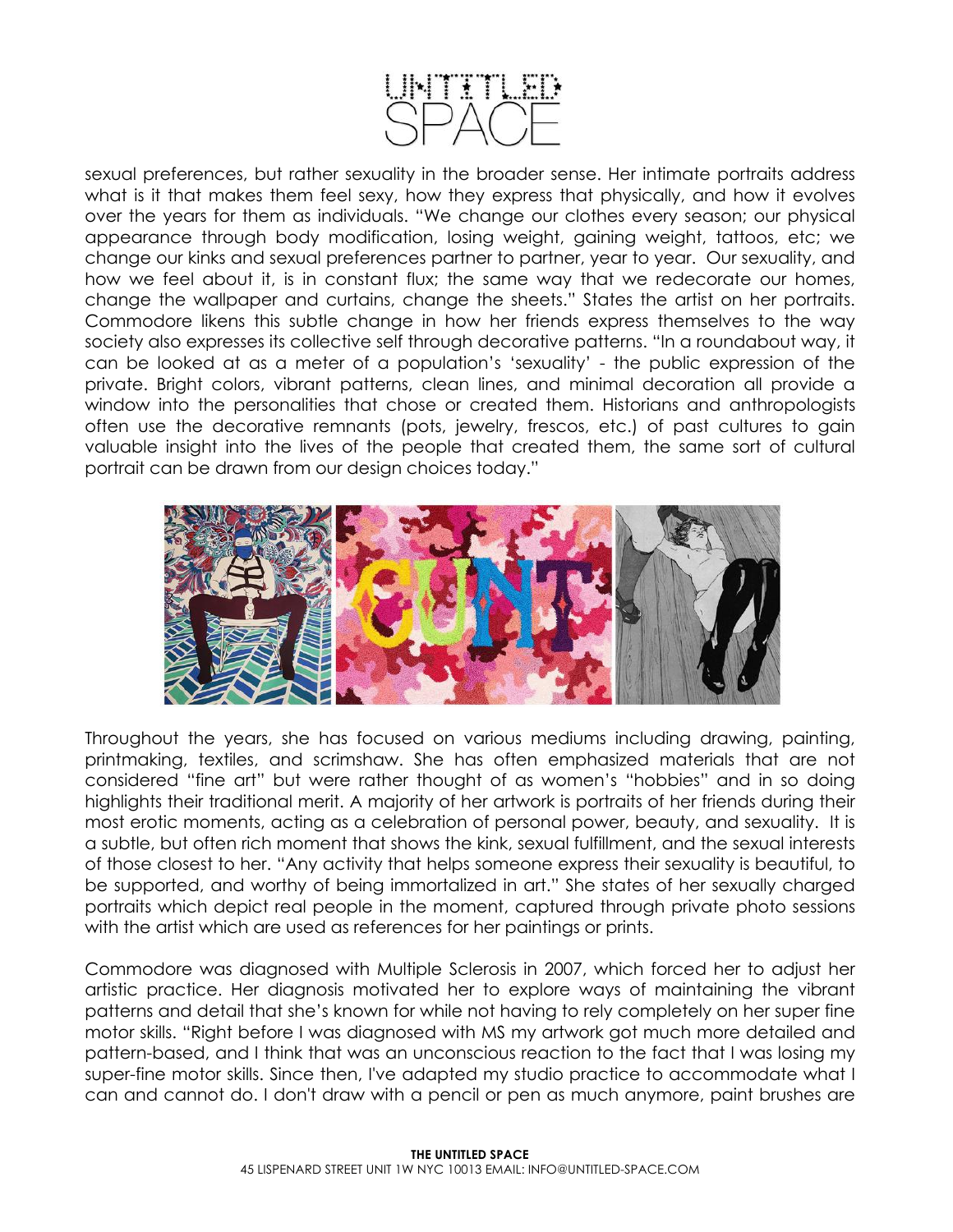

more forgiving when it comes to small hand tremors. I do much more planning and sketching in the computer. Embroidery has been a real change that allows me to maintain the compulsive marking and patterns while there's no need for perfect hand-eye coordination."



Her latest series of large-scale figurative tapestries are ripe with intricate details. In a continuation of her signature style, she presents bold figures against dramatically complex patterns, pushing the visuals into the realm of surreal erotic fantasies. The sheer scale of the works heightens the drama in a cinematic manner with the life-sized figures taking center stage. "Tandem to creating miniatures and paintings with vivid patterns, I've always been interested in creating life-sized portraiture. In grad school I did a series of life-sized relief prints and over the years I've done several life-sized drawings that I then spent months filling in with patterns. There was always something about portraying my models in a completely relatable scale that took the image from something precious to something actually more personal, the viewer can feel their gaze and the energy in their pose, feel their weight and almost come away feeling like they know the model in real life. Several years ago, I wanted to have custom tapestries made to reference the historical value of tapestries while giving tribute to the fact that often women were the actual makers of the tapestries which were usually designed by men. My digitally woven textiles start out as drawings on my computer. Like my works on paper, the patterns are historical wallpaper and fabric designs that range from the medieval to contemporary examples. I embroider on them, adding appliques (chine collé, if you will), bejeweling and beading away for hours, turning them into monoprints. I'm creating something new that combines the immediate gratification of print on demand fabricated works with the meditative, time-consuming craft of embroidery and fiber arts. I juxtapose mass-produced elements with the uniqueness of each piece, elevating each patch and plastic bead to something more substantial." She also introduces a number of text works in fiber that complements the series with their adventurously powerful statements.

Katie Commodore has exhibited throughout the United States and Europe, including England, Italy, Germany, and Greece. She has had solo exhibitions at Baby Grand, NYC, and SHAG, Brooklyn. Her work has been previously featured in a number of group shows presented by The Untitled Space including "(Hotel) XX" at Spring/Break Art Show, "IRL: Investigating Reality" and "Secret Garden". Other notable exhibitions include "FEMME" presented by Spoke Art and Juxtapoz Magazine, SCOPE Art Fair, "StitchFetish 6" at The Hive